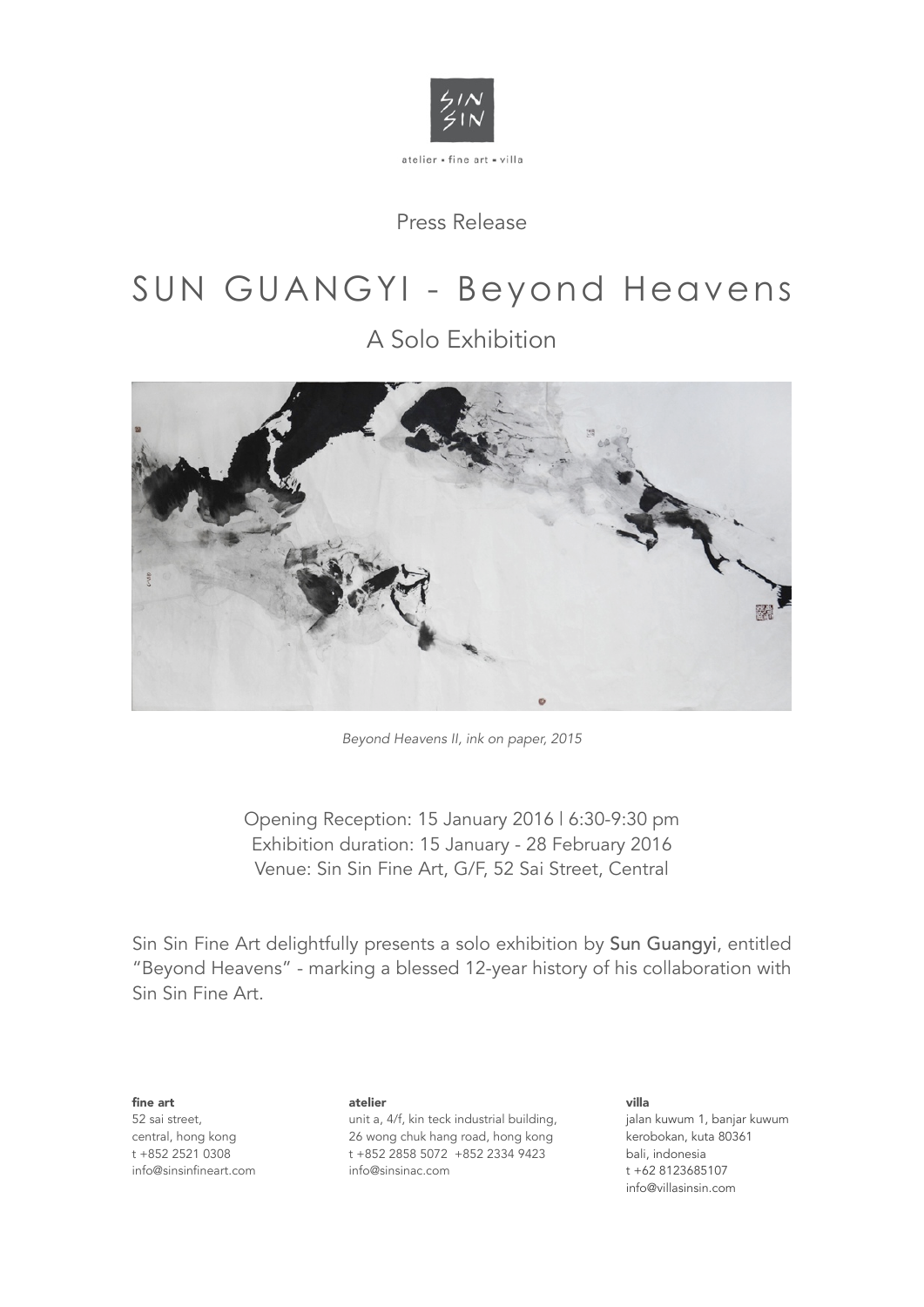

Begun with "Awake" (2004), followed with "Blessings - Voyage to Shangri-La" (2005), 'Blessings - Voyage to Shangri-La - Part II" (2007), "Return to Shangrila – Heaven" (2009), to his last Solo Exhibition at Sin Sin Fine Art in 2011, one could see Sun Guangyi's continuing efforts to connect his spiritual world with the natural environments he inhabits.

"Beyond Heavens" shows the result of his most recent contemplative discoveries: there are many layers of heaven, many layers of blessing - one after another. It is a distillation of his spiritual journey in twelve years of devoted, self-determined search for the ultimate peace of a freed soul.

Born 1967 in Liaoning Province, Mengzhou City, Sun Guangyi took great interest in painting at a young age. In 1983 he attended the Shenzhou Art Academy and studied traditional Chinese painting and calligraphy, graduating from the Liaoning University of Art and Culture. Having been to the Beijing Yuan Ming Yuan ("Garden of Perfect Brightness" Artist Village), Sun experienced the greatness of the Eastern philosophy, as well as the great scriptures and the old masters. The experience (in the Artist Village) cleansed his soul and made Sun realized the vastness of the universe. The style of his works have been influenced by his being a devoted Buddhist and hence a vegetarian since 1998, following a Buddhist Monk from the Himalayas.

As part of his creative process, Sun Guangyi writes poems which he calls his "Mountain Diary". The following are several that he wrote during working on "Beyond Heavens" - translated into English.

fine art

52 sai street, central, hong kong t +852 2521 0308 [info@sinsinfineart.com](mailto:info@sinsin.com.hk)

## atelier

unit a, 4/f, kin teck industrial building, 26 wong chuk hang road, hong kong t +852 2858 5072 +852 2334 9423 [info@sinsinac.com](mailto:info@sinsinfineart.com.hk)

## villa

jalan kuwum 1, banjar kuwum kerobokan, kuta 80361 bali, indonesia t +62 8123685107 [info@villasinsin.com](mailto:info@villasinsin.com)